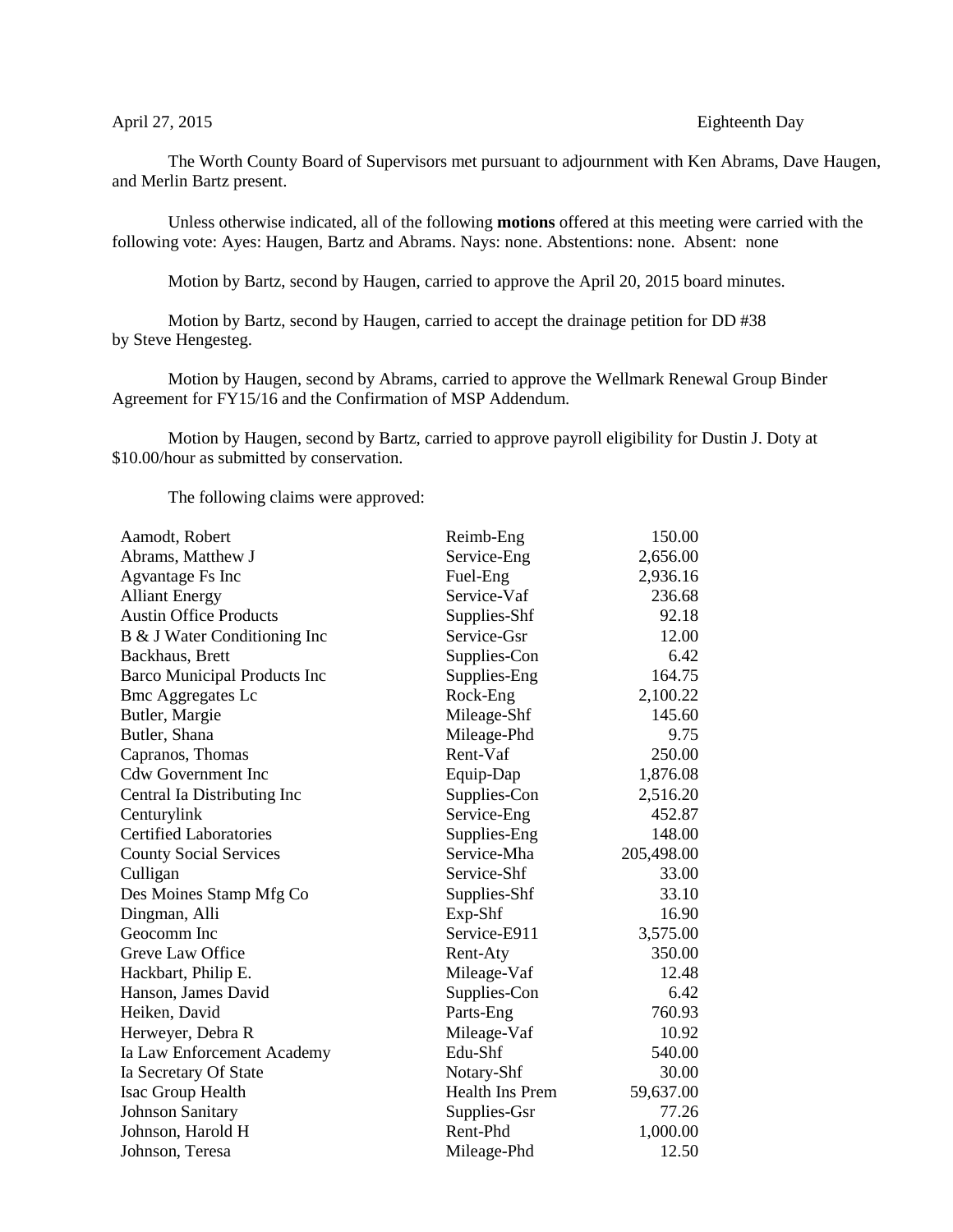| Jones, Jody                         | Reimb-Asr          | 139.69       |
|-------------------------------------|--------------------|--------------|
| Knudtson, Kirby                     | Service-Shf        | 44.65        |
| Lair, Paul                          | Fuel-Eng           | 50.00        |
| Lindflott, Richard                  | Well Plug-San      | 267.00       |
| <b>London Deer Creek Cemetery</b>   | Service-Vaf        | 60.00        |
| Mail Services Llc                   | Service-Trs        | 286.19       |
| Marco Inc                           | Service-Shf        | 78.00        |
| Martin Marietta Materials Inc       | Rock-Eng           | 1,389.89     |
| Martin, Marty                       | Mileage-Shf        | 145.60       |
| Mediacom                            | Service-Gsr        | 42.80        |
| Menards Inc                         | Supplies-Eng       | 223.48       |
| <b>Metal Culverts Inc</b>           | Supplies-Eng       | 202.35       |
| Molstad, Steve                      | Well Plug-San      | 272.00       |
| <b>Next Generation Technologies</b> | Service-Mha        | 404.99       |
| Northeast District Isaa             | Edu-Asr            | 150.00       |
| Northwood Electric Inc              | Service-Shf        | 121.18       |
| Northwood Lumber                    | Supplies-Con       | 157.35       |
| Northwood True Value                | Supplies-Shf       | 439.85       |
| Overhead Door Co Of Mason City      | Service-Con        | 7,305.00     |
| Paetec                              | Service-Eng        | 16.51        |
| Pathology Assoc Of Mason City       | Service-Mex        | 250.00       |
| Peopleservice Inc                   | Service-San        | 14,313.00    |
|                                     | Service-Phd        | 150.00       |
| <b>Pinnacle Quality Insight</b>     |                    |              |
| <b>Pitney Bowes</b>                 | Supplies-Trs       | 169.97       |
| <b>Pitney Bowes Global</b>          | Service-Dap        | 352.68       |
| Plunkett's Pest Control Inc         | Service-Gsr        | 50.00        |
| Prazak, Edie                        | Mileage-Phd        | 30.00        |
| Pritchard's Of Northwood Inc        | Service-Phd        | 29.95        |
| Reinhart Food Service Llc           | Supplies-Shf       | 348.79       |
| Reyerson, Jessica                   | Mileage-Phd        | 20.00        |
| Road Groom Manufacturing            | Equip-Eng          | 469.30       |
| Schickel, Candila                   | Service-Chm        | 96.00        |
| <b>Staples Credit Plan</b>          | Supplies-Phd       | 89.86        |
| State Hygienic Laboratory           | Service-San        | 110.00       |
| The Schneider Corporation           | Service-Dap        | 630.00       |
| <b>Treat America Food Services</b>  | Edu-Shf            | 100.55       |
| <b>U S Postal Service</b>           | Service-Trs        | 1,055.50     |
| Uline Inc                           | Supplies-Trs       | 209.26       |
| <b>Verizon Wireless</b>             | Service-Aty        | 504.70       |
| Visa                                | Supplies-Phd       | 1,424.57     |
| Walk, Austin                        | Supplies-Con       | 6.42         |
| Win-Worth Betco                     | 2-3-4 Qtr Pymt-Org | 37,500.00    |
| <b>Worth County</b>                 | Health Ins Prem    | 1,368.00     |
| <b>Worth County Cons Foundation</b> | Supplies-Con       | 583.53       |
| Worth County P H Petty Cash         | Exp-Phd            | 123.72       |
| <b>Worth County Secondary</b>       | Fuel-Eng           | 4,259.27     |
| Worth County Sheriff                | Service-Chm        | 58.18        |
| Young, Brenda                       | Service-Mex        | 50.00        |
| Ziegler Inc                         | Service-Eng        | 3,861.14     |
|                                     | <b>GRAND TOTAL</b> | 365, 357. 34 |